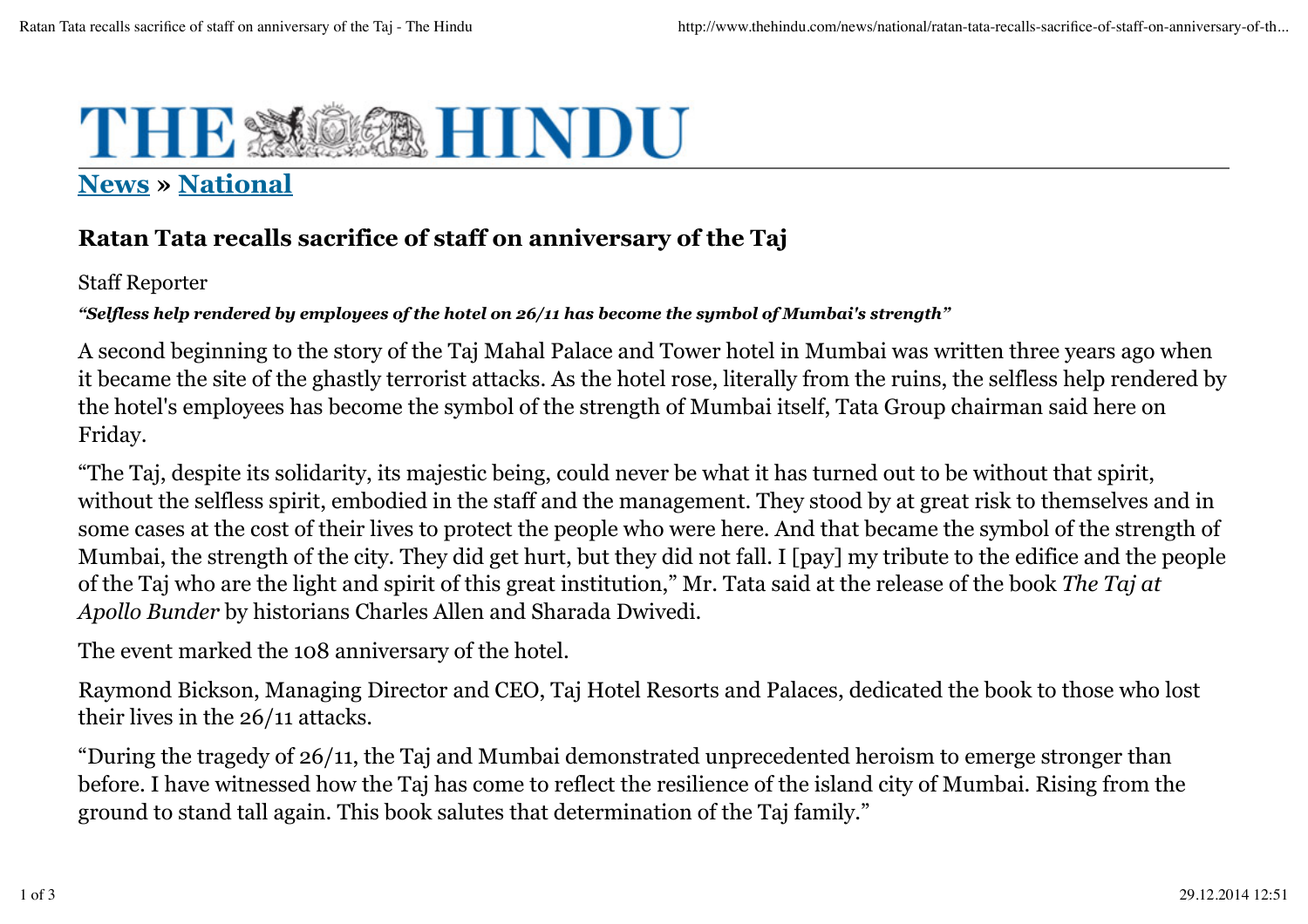So have the guests come back to the hotel with resilience.

"I may not visit the same room, but I continue to be a patron," a hotel guest, who was held hostage that night but managed to escape, told *The Hindu*. His name has been withheld as he is an eyewitness in the case.

"The whole world knows the critical moment when the staff stood up. Being a periodic occupant I feel a sense of pride when I see the renovated Taj. It is as though it has come back with a vengeance. I have tried to erase my memory, but the deep-rooted bitterness remains. When you think of the raging tower and all the burning floors and you are running through the fifth and the sixth floors all alone. Those memories keep reverberating," he said.

The 336-page hardbound book, replete with pictures and the story of the hotel since it opened its doors to its first guests on December 16, 1903, has a chapter on the 26/11 carnage.

"To walk away from this memory [of 26/11] is to forget reality," Bhisham Mansukhani, another survivor who escaped that night said. While others are trying to erase the tragic past, Mr. Mansukhani wants to keep it alive.

If he is alive and safe today, it is thanks to the extraordinary courage and sense of duty demonstrated by the hotel staff. "They were just kids. Young boys and girls. Two girls in their early 20s, couple of kitchen staff. Those brave girls had their phone on charging and were guiding the NSG to our location. They were remarkably great. One of them, Rajan Kamble, who was in front of us, was shot in the stomach while helping the guests escape." Mr. Mansukhani recalled.

Mr. Mansukhani had gone to the hotel with his mother to attend a friend's wedding reception. "We were in the banquet hall for about ten minutes when we heard what sounded like firecrackers. At that moment, had the staff not shut the door, the terrorists would have got all of us. Over the period of 11 hours, the staff saved my life several times."

When the National Security Guard knocked on the door at 3.30 a.m. it was with the help of hotel staff that we escaped who had come right back inside the hotel to help. "They guided us to the lobby and outside. There was such chaos around us, blood and glass was scattered all over. The firing started again. The cops ran away, but the staff formed a human chain around us. I take serious offence when someone says the place is not safe."

Historian and co-author Mr. Allen in a video message said it was "no ordinary history book."

"It is a spectacular Indian success story. A story which transcends race and country."